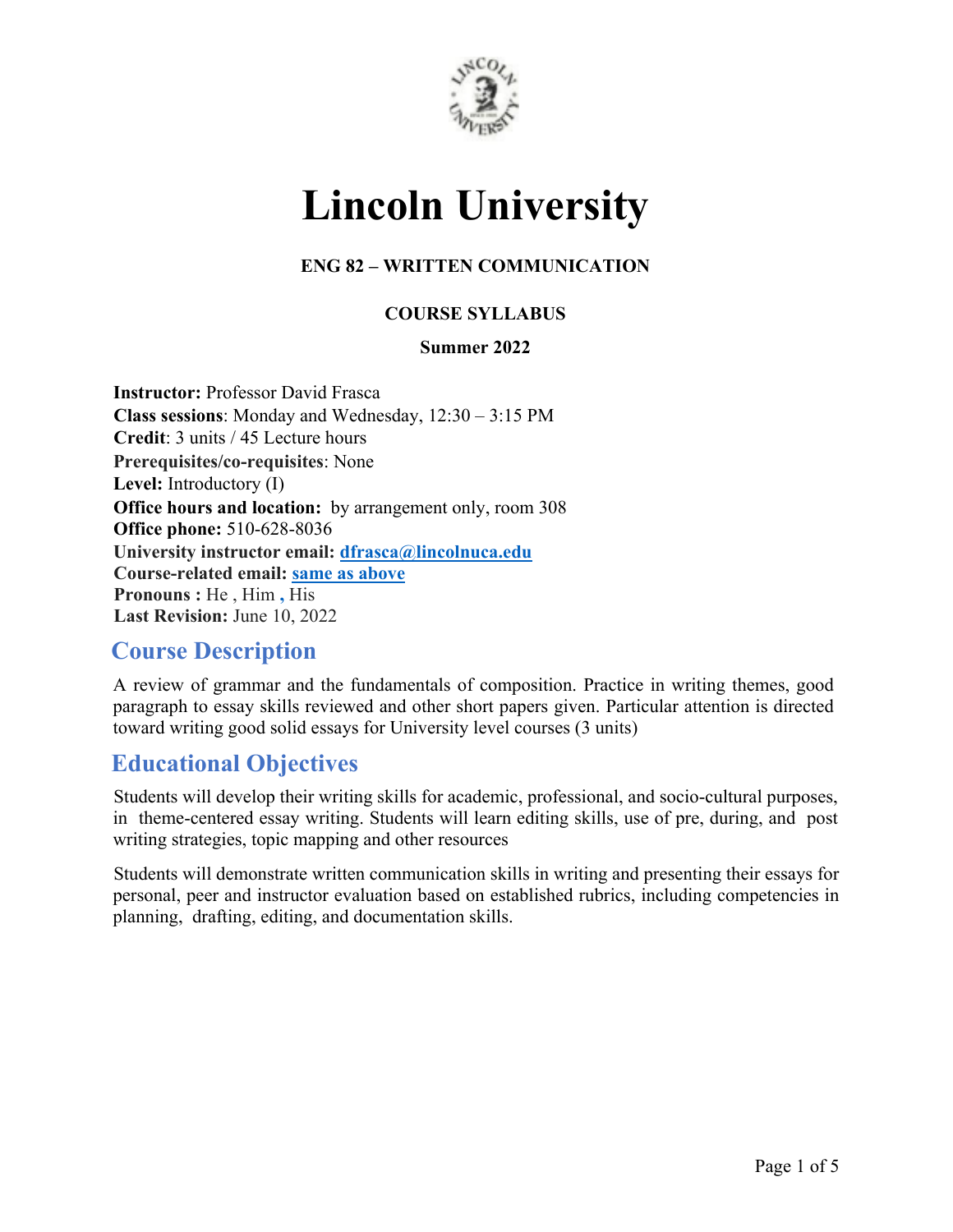# **Course Learning Outcomes1**

|                | <b>Course Learning</b><br><b>Outcome</b><br>Successful students are<br>able to:                                                             | Program<br>Learning<br><b>Outcome</b> | <b>Institutional</b><br>Learning<br><b>Outcomes</b> | <b>Assessment Activities</b><br>As demonstrated by<br>successful completion of<br>and/or<br>participation in<br>coursework and beyond. |
|----------------|---------------------------------------------------------------------------------------------------------------------------------------------|---------------------------------------|-----------------------------------------------------|----------------------------------------------------------------------------------------------------------------------------------------|
| $\mathbf{1}$   | Develop writing skills for<br>academic, professional, and<br>socio-cultural<br>purposes                                                     | PLO <sub>1</sub>                      | ILO 1a, ILO<br>7a                                   | Successfully completed<br>written assignments mode-<br>centered, audience-oriented,<br>well-formed writing                             |
| 2              | Appropriately use topic<br>specification, writing<br>planning, researching,<br>design, development,<br>editing, and<br>documentation        |                                       |                                                     | Mode-centered, audience<br>oriented, well-executed<br>grammatically and<br>stylistically, punctually<br>presented essay writing        |
| $\overline{3}$ | Use pre, during, and post<br>writing strategies                                                                                             |                                       |                                                     | Completed written work<br>Peer evaluation                                                                                              |
| $\overline{4}$ | Apply topic mapping and<br>other resources                                                                                                  |                                       |                                                     | Completed written work                                                                                                                 |
| 5              | Demonstrate written<br>communication skills in<br>writing and presenting<br>their essays for personal,<br>peer and instructor<br>evaluation | PLO <sub>3</sub>                      | ILO 2a, ILO<br>6a                                   | Completed written work<br>Peer evaluation<br>Instructor evaluation                                                                     |
| 6              | Demonstrate achieved<br>competencies in planning,<br>drafting, editing, and<br>documentation skills.                                        | PLO <sub>4</sub>                      | ILO 1a                                              | Assigned essays<br>Completed written work<br>Peer evaluation<br>Instructor evaluation                                                  |
| $\overline{7}$ | Compose well-organized<br>written communications<br>suitable for personal,<br>academic, and<br>professional purposes                        | PLO <sub>5</sub>                      | ILO 3a, ILO<br>4a                                   | Assigned essays<br>Completed written work<br>Peer evaluation<br>Instructor evaluation                                                  |

 $1$  Detailed description of learning outcomes and information about the assessment procedure are available at the Center for Teaching and Learning website (ctl.lincolnuca.edu).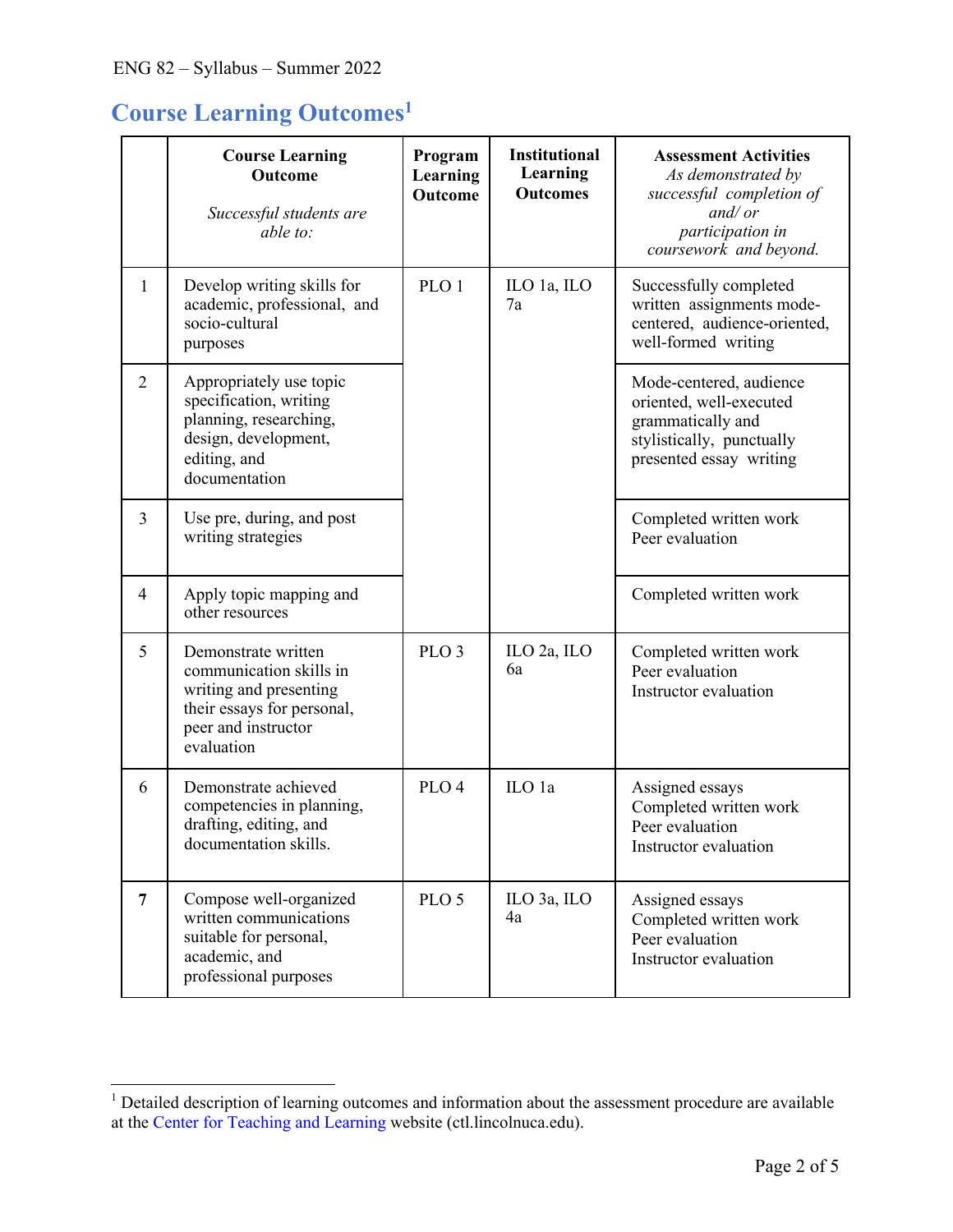# **Instructional Materials and References**

#### **Required Texts**

#### https://www.cengage.com/coursepages/GREATWRITING

# **Instructional Methodology**

The course sessions will include lectures, A/V-augmented presentations (text-based and other topically related relevant audio/video/web resources), written and oral classroom exercises and readings applying course concepts, small group and classroom discussions, individual and group assignments based on course units, with emphasis on student engagement in learning by doing.

Assignments and projects may require students to use resources of the library. Detailed guides to *library resources* as well as the description of Lincoln University approach to *information literacy*  are available at the Center for Teaching and Learning website (ctl.lincolnuca.edu).

# **Student Responsibilities**

Students are expected to consistently attend class punctually and fully (arriving on time and leaving the classroom only at the scheduled break and end times). Successful students participate in individual and group work in a productive manner, prepare and perform well on quizzes, complete assignments according to schedule and at a level appropriate to university rubrics, and take personal responsibility for meeting the objectives of the course.

#### **Students will not use cell phones or other devices in class unless instructed by professor to do so**

# **Topical Outline**

.

English 82 covers the aspects of composing well-organized written communications. The core of the course will emphasize practice in organizing ideas in a clear, logical manner and other elements involved in writing papers in descriptive, cause-effect, comparison, and classification contexts. Student and professional writing models will be used throughout the units.

### **Homework Assignments**

Students will complete two of 4 essays: descriptive, comparison, cause and effect and classification and have the option of turning in one as a finished paper for as a final or a third choice. In addition, for each of the course assignments, students will do the following: • Read and reflect on assigned units as outlined on the course schedule. • Review and respond to the assignments . In your response, outline the key questions and answers generated by your reading and reflection.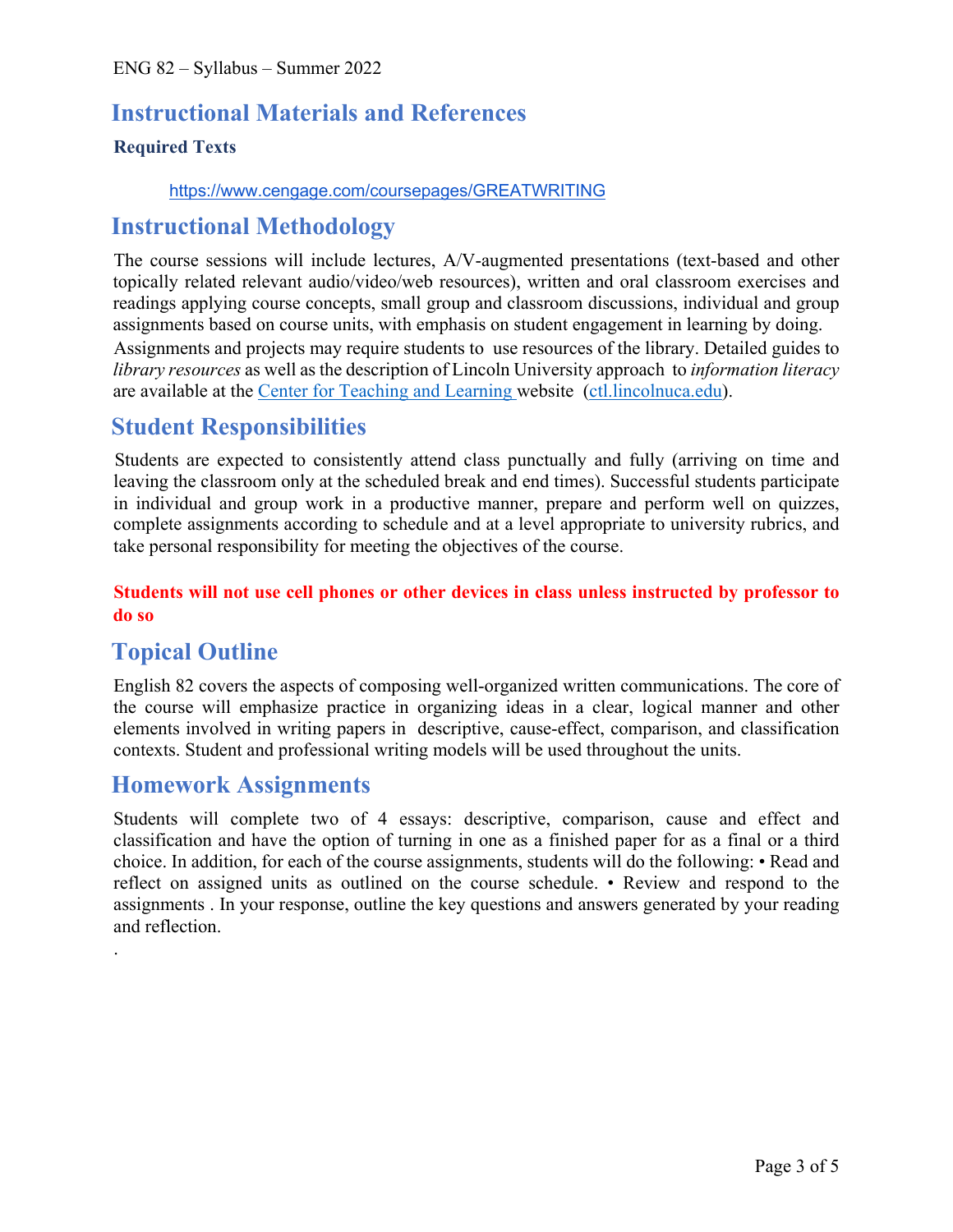# **Course Schedule**

| Unit 1 | Verbs. Fragments, nouns,<br>noun forms              | To Understand the parts of a paragraph                            |  |
|--------|-----------------------------------------------------|-------------------------------------------------------------------|--|
| Unit 2 | Clear descriptive language,<br>pronoun              | To understand purpose, audience, clarity,<br>unity, and coherence |  |
| Unit 3 | Subject verb agreement                              | To understand four types of paragraphs                            |  |
| Unit 4 | Describing using 5 senses,<br>prepositions of place | To write a descriptive essay                                      |  |
| Unit 5 | Comparatives and<br>superlatives                    | To write a comparison essay                                       |  |
| Unit 6 | Preposition combinations<br>w/nouns                 | To write a cause-effect essay                                     |  |
| Unit 7 | Passive voice                                       | To write a classification essay                                   |  |

# **Assessment Criteria & Method of Evaluating Students**

*Students will demonstrate the*ir level of proficiency and achievement through appropriate and accurate application of written communication theory and skills. Assessments of improved competence in writing descriptive, comparison, informative, cause-effect and/or classification essays and personal and peer evaluations and reflections are fundamental to the grades attained.

All activities will be graded according to the points as shown below.

| Grade                                                                                          |  | $R+$ | $R_{\text{-}}$ |  |  |  |
|------------------------------------------------------------------------------------------------|--|------|----------------|--|--|--|
| Points   95-100   90-94   87-89   84-86   80-83   77-79   74-76   70-73   65-69   60-64   0-59 |  |      |                |  |  |  |

The final grade for the course will be given as the total weighted score for all activities according to the percentage shown in the table below.

| <b>Items</b>                           | <b>Points</b> |
|----------------------------------------|---------------|
| Class Work: oral and written exercises | 20            |
| Quizzes                                | 25            |
| Essay 1                                | 10            |
| Essay 2                                | 10            |
| Final paper                            | 35            |
| Total                                  | 100           |